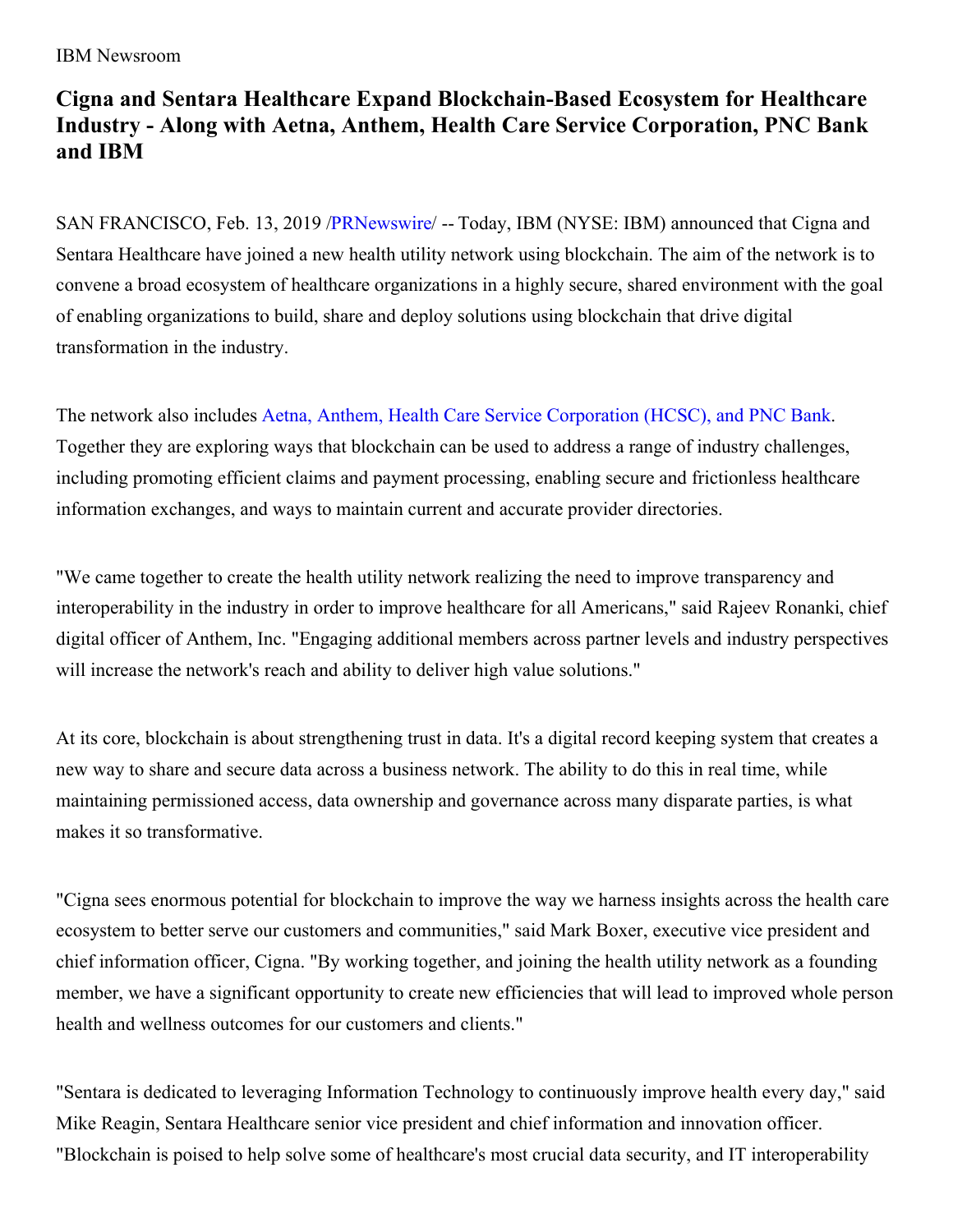issues as we look to implement new customer-centric healthcare delivery models."

"The distinctive attributes of blockchain is enabling collaborations between parties that could not easily take place previously, and with that entirely new business models are emerging," said Lori Steele, general manager for Healthcare and Life Sciences for IBM. "The byproduct of this is the ability to link organizations in real-time and in ways that can ultimately improve the patient experience."

One of several areas of focus for the healthcare ecosystem will be new ways to address payments. For example, a lack of trust between payers and providers can impede efforts to move toward alternative payment models. IBM and PNC have begun collaborating on a way to use blockchain to create shared efficiencies, drive adoption of bundled payments as a reimbursement mechanism, and help improve the value of care. The two organizations are scheduled to demonstrate the solution during the HIMSS Conference.

The business model of the healthcare blockchain network is predicated on a commitment to open and inclusive participation. More members expect to be added including other health organizations, providers, startups and ISVs, and together members will expand use cases that can benefit the healthcare industry.

The announcement was made during THINK 2019, IBM's annual conference focused on technology and business.

#### **About Think 2019**

At Think 2019, IBM will outline new offerings, client engagements, partnerships, technology breakthroughs and developer tools that underscore how IBM and partners are changing the way the world works.For more information, visit the IBM Think 2019 Newsroom: [https://newsroom.ibm.com/think](https://c212.net/c/link/?t=0&l=en&o=2373664-1&h=398720625&u=https%3A%2F%2Fnewsroom.ibm.com%2Fthink&a=https%3A%2F%2Fnewsroom.ibm.com%2Fthink). Follow the conference on Twitter at #think2019 and @ibmlive, and go to [https://www.ibm.com/events/think/](https://c212.net/c/link/?t=0&l=en&o=2373664-1&h=2626133687&u=https%3A%2F%2Fwww.ibm.com%2Fevents%2Fthink%2F&a=https%3A%2F%2Fwww.ibm.com%2Fevents%2Fthink%2F) for the full schedule and live streaming agenda.

#### **About Aetna**

Aetna, a CVS [Health](https://c212.net/c/link/?t=0&l=en&o=2373664-1&h=3624988011&u=https%3A%2F%2Fcvshealth.com%2F&a=CVS+Health) business, serves an estimated 39 million people with information and resources to help them make better informed decisions about their health care. Aetna offers a broad range of traditional, voluntary and consumer-directed health insurance products and related services, including medical, pharmacy, dental and behavioral health plans, and medical management capabilities, Medicaid health care management services, workers' compensation administrative services and health information technology products and services. Aetna's customers include employer groups, individuals, college students, part-time and hourly workers, health plans, health care providers, governmental units, government-sponsored plans,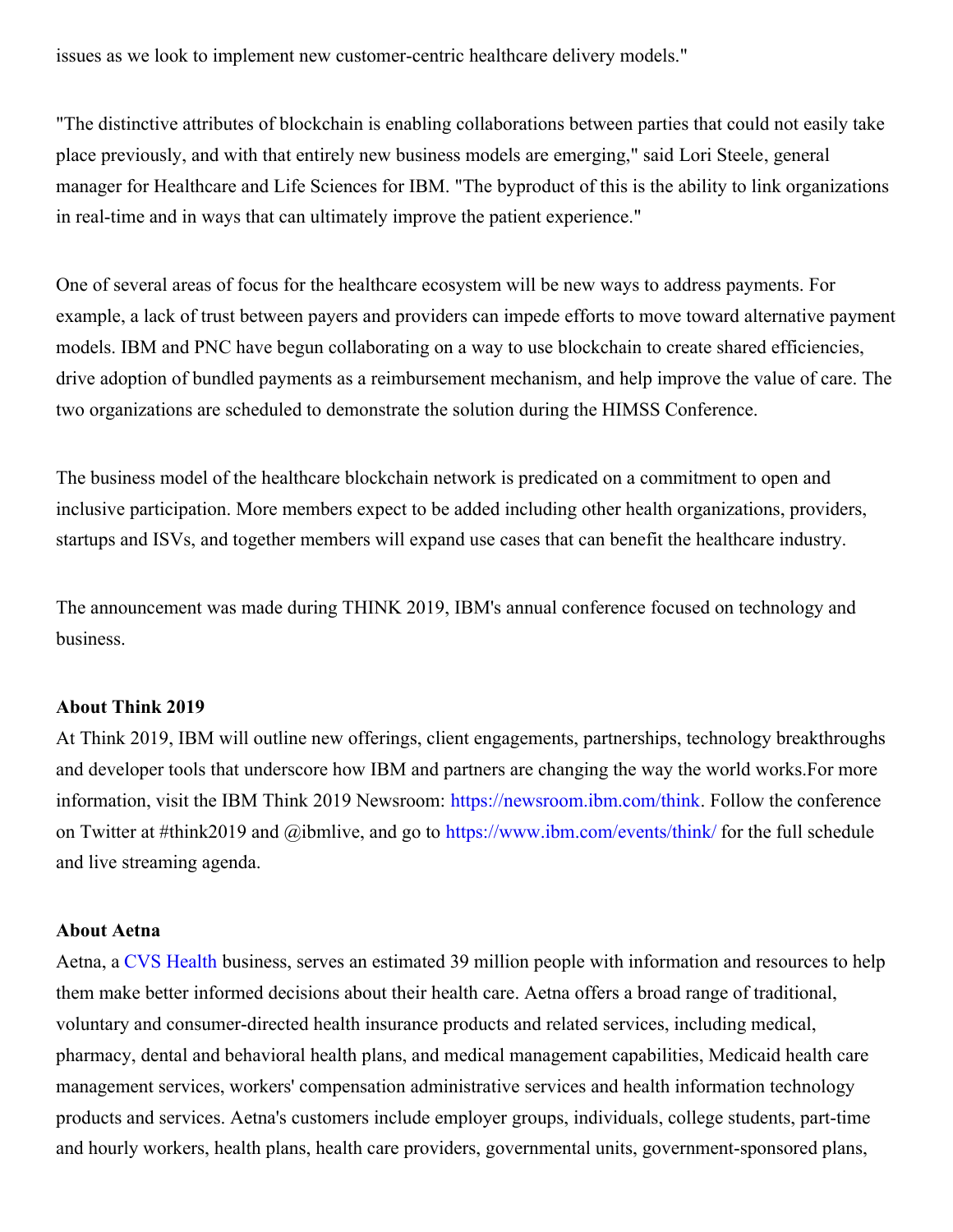labor groups and expatriates. For more information, visit [www.aetna.co](https://c212.net/c/link/?t=0&l=en&o=2373664-1&h=1915673037&u=http%3A%2F%2Fwww.aetna.com%2F&a=www.aetna.com)[m](https://c212.net/c/link/?t=0&l=en&o=2373664-1&h=472691444&u=https%3A%2F%2Fnews.aetna.com%2F&a=explore+how+Aetna+is+helping+to+build+a+healthier+world) and explore how Aetna is helping to build a healthier world. [@AetnaNews](https://c212.net/c/link/?t=0&l=en&o=2373664-1&h=3903767653&u=https%3A%2F%2Ftwitter.com%2FAetnaNews&a=%40AetnaNews)

## **About Anthem, Inc.**

Anthem is a leading health benefits company dedicated to improving lives and communities, and making healthcare simpler. Through its affiliated companies, Anthem serves more than 74 million people, including nearly 40 million within its family of health plans. We aim to be the most innovative, valuable and inclusive partner. For more information, please visit [www.antheminc.com](https://c212.net/c/link/?t=0&l=en&o=2373664-1&h=2295423396&u=https%3A%2F%2Furldefense.proofpoint.com%2Fv2%2Furl%3Fu%3Dhttp-3A__www.antheminc.com_%26d%3DDwMFAg%26c%3Djf_iaSHvJObTbx-siA1ZOg%26r%3DGhGqx4DhjVGrmpBpYF2JYiLjfQHcyyZ5_vj7Z9e586Y%26m%3DkJDcttwB_onstmiycWbLYuV9g-sxkRQRB93fkLYnJNs%26s%3DGZFS9X7e8_LXl2vHvGBqrp55EZfNpkQoQemoNmWYeJs%26e%3D&a=www.antheminc.com) or follow @AnthemInc on Twitter.

## **About Cigna**

Cigna Corporation (NYSE: CI) is a global health service company dedicated to improving the health, wellbeing and peace of mind for those we serve. Cigna delivers choice, predictability, affordability and quality care through integrated capabilities and connected, personalized solutions that advance whole person health. All products and services are provided exclusively by or through operating subsidiaries of Cigna Corporation, including Cigna Health and Life Insurance Company, Connecticut General Life Insurance Company, Life Insurance Company of North America, Cigna Life Insurance Company of New York, Express Scripts companies or their affiliates. Such products and services include an integrated suite of health services, such as medical, dental, behavioral health, pharmacy, vision, supplemental benefits, and other related products including group life, accident and disability insurance.

Cigna maintains sales capability in over 30 countries and jurisdictions, and has 160 million customer relationships throughout the world. To learn more about Cigna®, including links to follow us on Facebook or Twitter, visit [www.cigna.com](http://www.cigna.com).

#### **About Health Care Service Corporation**

Health Care Service Corporation is the country's largest customer-owned health insurer and fourth largest health insurer overall, with more than 16 million members in its health plans in Illinois, Montana, New Mexico, Oklahoma and Texas. A Mutual Legal Reserve Company, HCSC is an independent licensee of the Blue Cross and Blue Shield Association. For more information, please visit [HCSC.com,](https://c212.net/c/link/?t=0&l=en&o=2373664-1&h=853247968&u=http%3A%2F%2Fwww.hcsc.com%2F&a=HCSC.com%2C) visit our [Facebook](https://c212.net/c/link/?t=0&l=en&o=2373664-1&h=3519251596&u=https%3A%2F%2Fwww.facebook.com%2Fhealthcareservicecorporation&a=Facebook) page or follow us at [Twitter](https://c212.net/c/link/?t=0&l=en&o=2373664-1&h=934945916&u=https%3A%2F%2Ftwitter.com%2FHCSC&a=Twitter).

#### **About IBM**

IBM is recognized as the leading enterprise blockchain provider. The company's research, technical and business experts teams have broken barriers in transaction processing speeds, developed the most advanced cryptography to secure transactions, and are contributing millions of lines of open source code to advance blockchain for businesses. IBM is the leader in open-source blockchain solutions built for the enterprise.